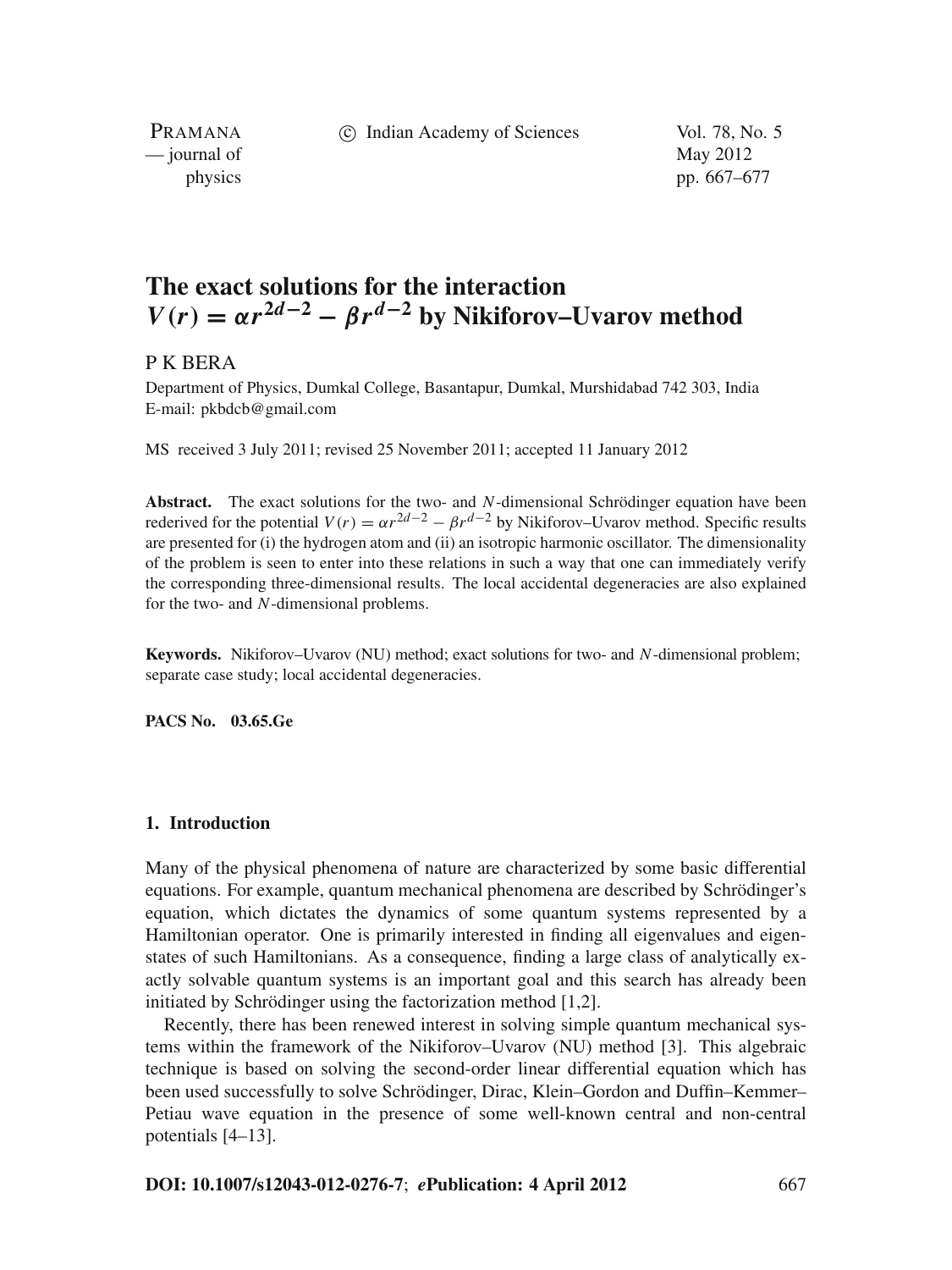In this paper, we focus our attentions to deal with the Hamiltonians

$$
H = \frac{1}{2M}P^2 + \alpha r^{2d-2} - \beta r^{d-2}, \qquad \alpha, \beta > 0,
$$
 (1)

where  $P^2 = -\Delta^2$ ,  $r = |\mathbf{r}|$  and *d* is a positive rational number, have been shown [14,15] to admit local accidental degeneracies in all dimensions: For various choices of the parameters, there are more bound states with energy  $E = 0$  than expected from rotational invariance. Mayrand and Vinet [16] have provided a complete group-theoretic analysis of the quantum dynamics in two dimensions and, in particular, have observed that the manifest  $O(2)$  rotational invariance of the eigenvalue equation  $H\psi = E\psi$ , is enlarged to an *SU(2)* symmetry on the null space of *H*. They also have shown that the  $E = 0$  degenerate solutions describing bound states are connected to each other through the action of *SU*(2) generators and parity transformation thereby explaining the local accidental degeneracy.

In the present work, our main objective is to solve Schrödinger equation by NU [3] method which is an alternative treatment [17–19] of the Schrödinger equation for the potential  $V(r) = \alpha r^{2d-2} - \beta r^{d-2}$  in two and also *N* dimensions at  $E = 0$  eigenvectors. We have also studied the accidental degeneracies of the zero energy levels for this potential in two and *N* dimensions.

This paper is organized as follows: After a brief introductory discussion of the NU method in §2, we obtain the eigenvalues and eigenfunctions for the potential  $V(r)$  =  $\alpha r^{2d-2} - \beta r^{d-2}$  for two dimensions in §3 and that for *N* dimensions in §4 and finally conclusions have been drawn in §5.

## **2. Basic equations of Nikiforov–Uvarov method**

The NU [3] method is based on reducing the second-order differential equation to a generalized equation of hypergeometric type. In this sense, the Schrödinger equation, after employing an appropriate coordinate transformation  $s = s(r)$ , transforms to the following form:

$$
\psi_n''(s) + \frac{\tilde{\tau}(s)}{\sigma(s)} \psi_n'(s) + \frac{\tilde{\sigma}(s)}{\sigma^2(s)} \psi_n(s) = 0,
$$
\n(2)

where  $\sigma(s)$  and  $\tilde{\sigma}(s)$  are polynomials, at most second degree, and  $\tilde{\tau}(s)$  is a firstdegree polynomial. To find the particular solution of eq. (2), one can use the following transformation as

$$
\psi_n(s) = \phi_n(s) y_n(s) \tag{3}
$$

leading to a hypergeometric-type equation such as

$$
\sigma(s)y_n''(s) + \tau(s)y_n'(s) + \lambda y_n(s) = 0,
$$
\n(4)

where

$$
\sigma(s) = \pi(s) \frac{\phi_n(s)}{\phi'_n(s)},\tag{5}
$$

$$
\tau(s) = \tilde{\tau}(s) + 2\pi(s), \quad \tau'(s) < 0. \tag{6}
$$

668 *Pramana – J. Phys.***, Vol. 78, No. 5, May 2012**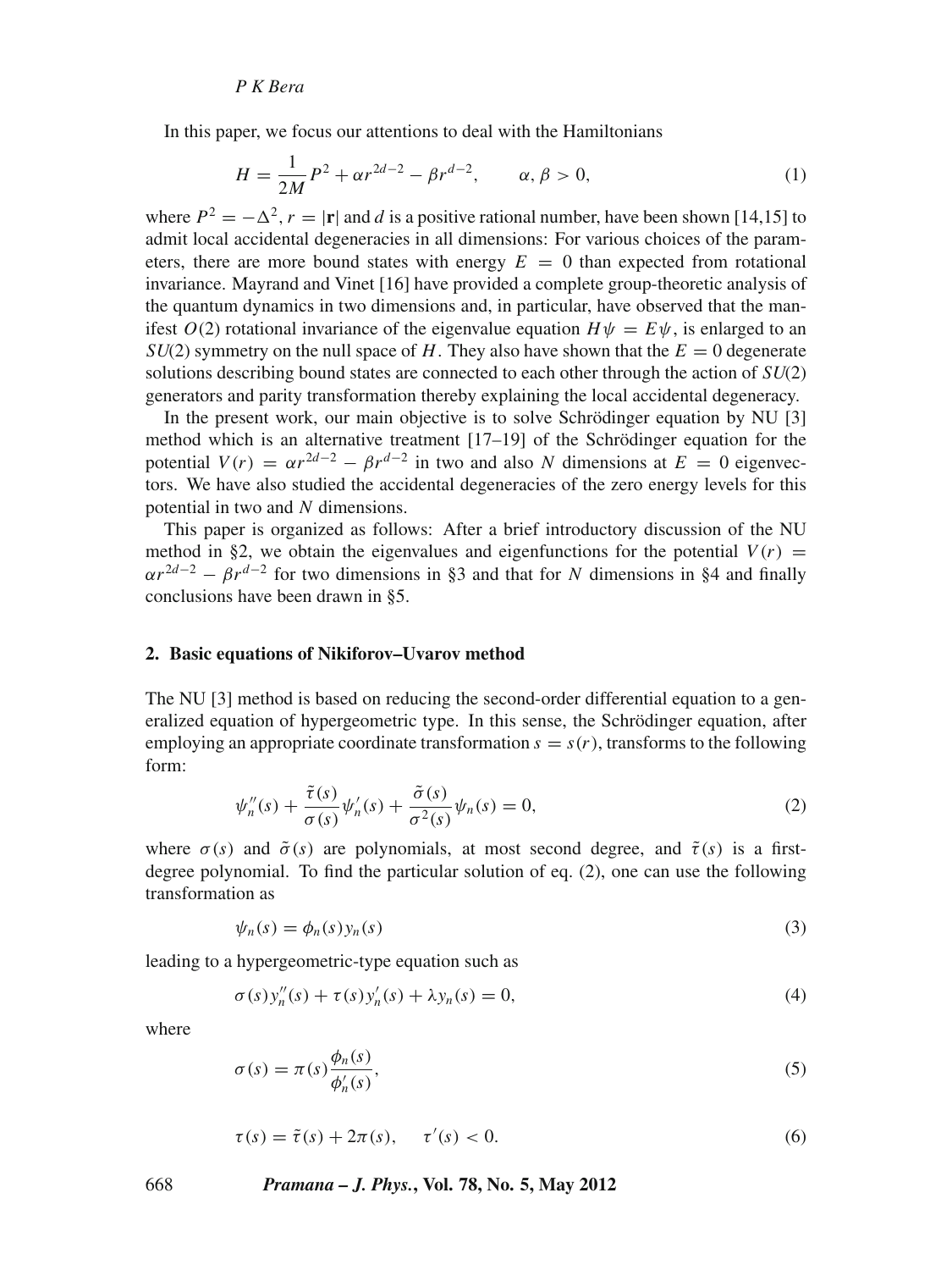*The exact solutions for the interaction*  $V(r) = \alpha r^{2d-2} - \beta r^{d-2}$ 

Here, the most significant point at this stage is that prime factor of  $\tau(s)$  shows the differentials at first degree and must be negative to reproduce physically acceptable  $\lambda$ -values which is defined as

$$
\lambda = \lambda_n = -n\tau'(s) - \frac{n(n-1)}{2}\sigma''(s), \quad n = 0, 1, 2, 3, .... \tag{7}
$$

It is to be noted that  $\lambda$  or  $\lambda_n$  is obtained from a particular solution of the form  $y_n(s)$  which is a polynomial of degree *n* and satisfies the Rodrigues relation [20]

$$
y_n(s) = \frac{B_n}{\rho(s)} \frac{d^n}{ds^n} \left( \sigma^n(s) \rho(s) \right).
$$
 (8)

In this equation,  $B_n$  is the normalization constant and the weight function  $\rho(s)$  satisfies the condition

$$
\frac{d}{ds}(\sigma(s)\rho(s)) = \tau(s)\rho(s).
$$
\n(9)

Here, the function  $\pi(s)$  and the parameter  $\lambda$  are defined as

$$
\pi(s) = \frac{\sigma' - \tilde{\tau}}{2} \pm \sqrt{\left(\frac{\sigma' - \tilde{\tau}}{2}\right)^2 - \tilde{\sigma} + k\sigma},\tag{10}
$$

$$
\lambda = \lambda_n = k + \pi'(s),\tag{11}
$$

where  $\pi(s)$  obviously is a polynomial depending on the transformation function  $s(r)$  and the determination of *k* is the essential point in the calculation of  $\pi(s)$ , for which the discriminant of the square root in eq. (10) is set to zero so that, the expression of  $\pi(s)$ becomes the square of a polynomial of first degree. In this case, an equation for *k* is obtained. After solving this equation of *k*, the obtained values of *k* are substituted in eq. (11) to find the values of  $\lambda$ . Then, by comparing eqs (7) and (11), one can obtain the values of λ*n*.

It is well known that many special functions of mathematics represent solutions to differential equations of the form in eq. (2) where the function  $\tilde{\tau}/\sigma$  and  $\tilde{\sigma}/\sigma^2$  are well defined for any particular function [21]. Bearing this in mind, we proceed first with a transformation of Schrödinger equation to the one similar to eq. (2).

#### **3. Eigenfunctions and eigenvalues in two dimensions**

In two dimensions, the Hamiltonian given in eq. (1) reads in polar coordinates as

$$
H = -\frac{1}{2} \left( \partial_r^2 + \frac{1}{r} \partial_r + \frac{1}{r^2} \partial_\theta^2 \right) + V(r),
$$
 (12)

where

$$
V(r) = \alpha r^{2d-2} - \beta r^{d-2}.
$$
\n(13)

(We have set the mass  $\hbar = M = 1$ ). We shall be concerned with the zero-energy eigenspace of this operator, that is with the set of the solution to

$$
H|\psi\rangle = 0.\tag{14}
$$

*Pramana – J. Phys.***, Vol. 78, No. 5, May 2012** 669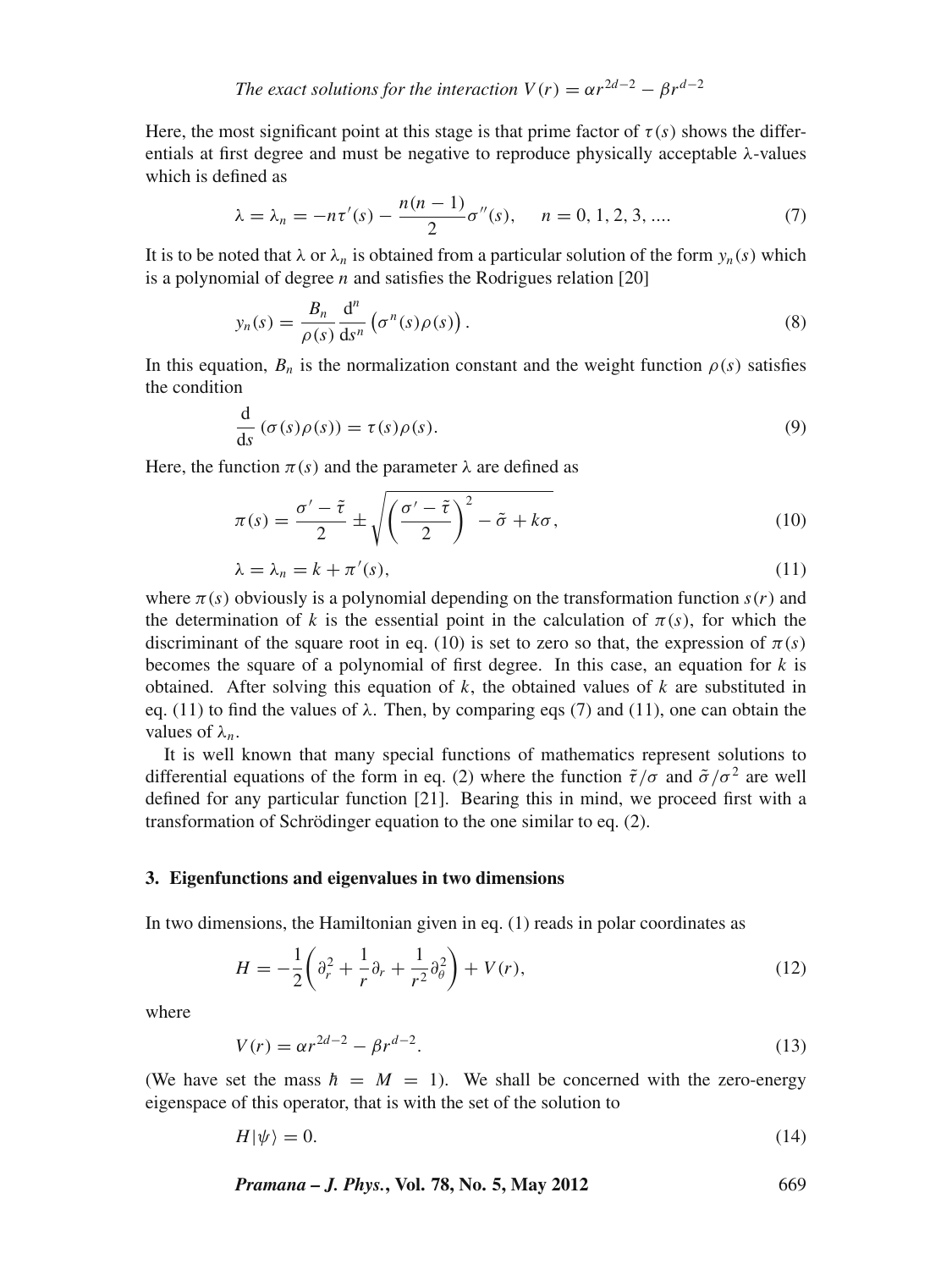Let us point out immediately that eq. (14) encompasses two familiar problems, i.e. the Schrödinger equations for particles in a Coulomb or harmonic oscillator potential. Indeed for  $d = 1$ , eq. (14) reduces to

$$
\left(-\frac{1}{2}\Delta^2 - \frac{\beta}{r}\right)|\psi\rangle = -\alpha|\psi\rangle,\tag{15}
$$

while for  $d = 2$ , it becomes

$$
\left(-\frac{1}{2}\Delta^2 + \alpha r^2\right)|\psi\rangle = \beta|\psi\rangle. \tag{16}
$$

In each of these cases, one of the coupling constants plays the role of energy eigenvalue. Separation of variables is achieved by supplementing eq. (14) with

$$
L|\psi\rangle = m|\psi\rangle, \qquad m \in Z,\tag{17}
$$

where  $L = -i\partial_{\theta}$  is the angular momentum operator. The single valuedness of  $|\psi\rangle$ requires *m* to be an integer.

In order to apply the NU method, we rewrite eq. (14) using

$$
|n,m\rangle = \psi_{n,m} = R_n(r)e^{im\theta} \tag{18a}
$$

and a new variable of the form  $s = -\sqrt{(2\alpha/d)}r^d$ , like

$$
\frac{d^2}{ds^2}R_n(s) + \frac{d}{ds}\frac{d}{ds}R_n(s) + \frac{1}{d^2s^2} \left(\frac{2\beta d}{\sqrt{2\alpha}}s - d^2s^2 - m^2\right)R_n(s) = 0 \tag{18b}
$$

which leads to a hypergeometric-type equation. After comparing of eq. (18b) with eqs (2) and (3), we obtain the following definitions:

$$
R_n(s) = \phi_n(s) y_n(s), \tag{19a}
$$

and

$$
\tilde{\tau}(s) = d, \quad \sigma(s) = sd, \quad \tilde{\sigma}(s) = \frac{2\beta d}{\sqrt{2\alpha}}s - d^2s^2 - m^2. \tag{19b}
$$

Substituting these values into eq. (10), we obtain  $\pi(s)$  function as

$$
\pi(s) = \pm \sqrt{\mathrm{d}^2 s^2 + \left(kd - \frac{2\beta d}{\sqrt{2\alpha}}\right)s + m^2}.\tag{20}
$$

To find the value of *k*, the discriminant of eq. (20) under the square root has to be zero, so that the expression becomes the square of a polynomial of first degree. For this, we put

$$
d^2s^2 + \left(kd - \frac{2\beta d}{\sqrt{2\alpha}}\right)s + m^2 = 0.
$$
\n(21)

Now, solving eq. (21) we obtain the values of *s* as

$$
s = \frac{1}{2d^2} \left( -\left( kd - \frac{2\beta d}{\sqrt{2\alpha}}\right) \pm \sqrt{\left( kd - \frac{2\beta d}{\sqrt{2\alpha}}\right)^2 - 4m^2 d^2} \right) \right). \tag{22}
$$

670 *Pramana – J. Phys.***, Vol. 78, No. 5, May 2012**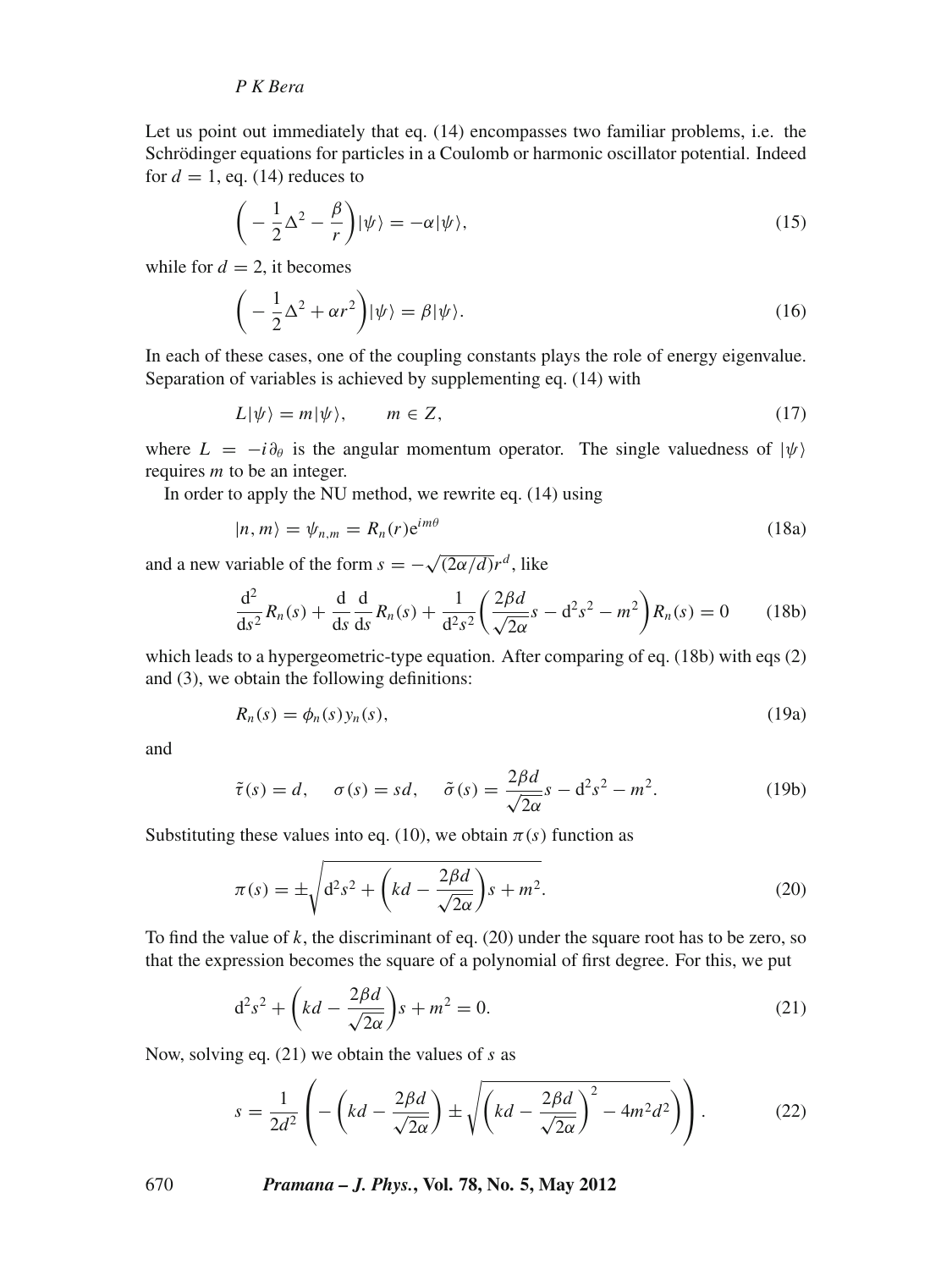Again, for our purpose the value of *k* will be obtained by solving

$$
\left(kd - \frac{2\beta d}{\sqrt{2\alpha}}\right)^2 - 4m^2 d^2 = 0.
$$
\n(23)

and we get the double roots of  $k$  from eq. (23) as

$$
k_{\pm} = \frac{2\beta d}{\sqrt{2\alpha}} \pm 2|m|.
$$
 (24)

Substituting the acceptable value  $k_$  into eq. (20), the acceptable value of  $\pi(s)$  is obtained as

$$
\pi_{-}(s) = -sd + |m|.\tag{25}
$$

Here, we select  $\pi_-(s)$  for which the function  $\tau(s)$  in eq. (6) has a negative derivative. Therefore, the function  $\tau(s)$  satisfies these requirements, with

$$
\tau_{-}(s) = d - 2sd + 2|m|, \quad \tau'(s) = -2d. \tag{26}
$$

By putting the values of  $\tau'_{-}(s)$ ,  $\sigma''(s)$ ,  $\pi'_{-}(s)$  and  $k_{-}$  into eqs (7) and (11), we get the values of parameter  $\lambda$ 

$$
\lambda_n = 2nd \tag{27}
$$

and

$$
\lambda = \frac{2\beta d}{\sqrt{2\alpha}} - 2|m| - d. \tag{28}
$$

From eqs (27) and (28), we get a quantization condition like

$$
\frac{\beta}{d\sqrt{2\alpha}} - \frac{d+2|m|}{2d} = n, \quad n = 0, 1, 2, 3, \dots; m = 0, \pm 1, \pm 2, \pm 3, \dots
$$
 (29)

Let us now find the corresponding eigenfunctions for this potential. Due to the NU method, the polynomial solutions of the hypergeometric function  $y_n(s)$  depends on the determination of the weight function  $\rho(s)$  which satisfies the differential equation (9). Putting the values of  $\tau(s)$  and  $\sigma(s)$  in eq. (9) and solving it, we obtain the weight function  $\rho(s)$  as

$$
\rho(s) = \frac{1}{d} s^{2|m|/d} e^{-2s}.
$$
\n(30)

Substituting the values of  $\sigma(s)$  and  $\rho(s)$  into the Rodrigues relation given in eq. (8), the polynomial solution  $y_n(s)$  of eq. (4) is obtained in the following form:

$$
y_n(s) = B_{nl} \mathrm{d}s^{-2|m|/d} e^{2s} \frac{\mathrm{d}^n}{\mathrm{d}s^n} \left( s^{n+(2|m|/d)} e^{-2s} \right),\tag{31}
$$

where  $B_n$  is the normalization constant. Again, the polynomial solution  $y_n(s)$  given in eq. (31) can also be expressed in terms of the associated Laguerre polynomials as

$$
y_n(s) = B d^{n+1} n! L_n^{2|m|/d} (2s).
$$
 (32)

By substituting  $\pi_-(s)$  and  $\sigma(s)$  in eq. (5) and solving it, we get  $\phi_n(s)$  as

$$
\phi_n(s) = s^{|m|/d} e^{-s}.\tag{33}
$$

$$
Pramana - J. Phys., Vol. 78, No. 5, May 2012
$$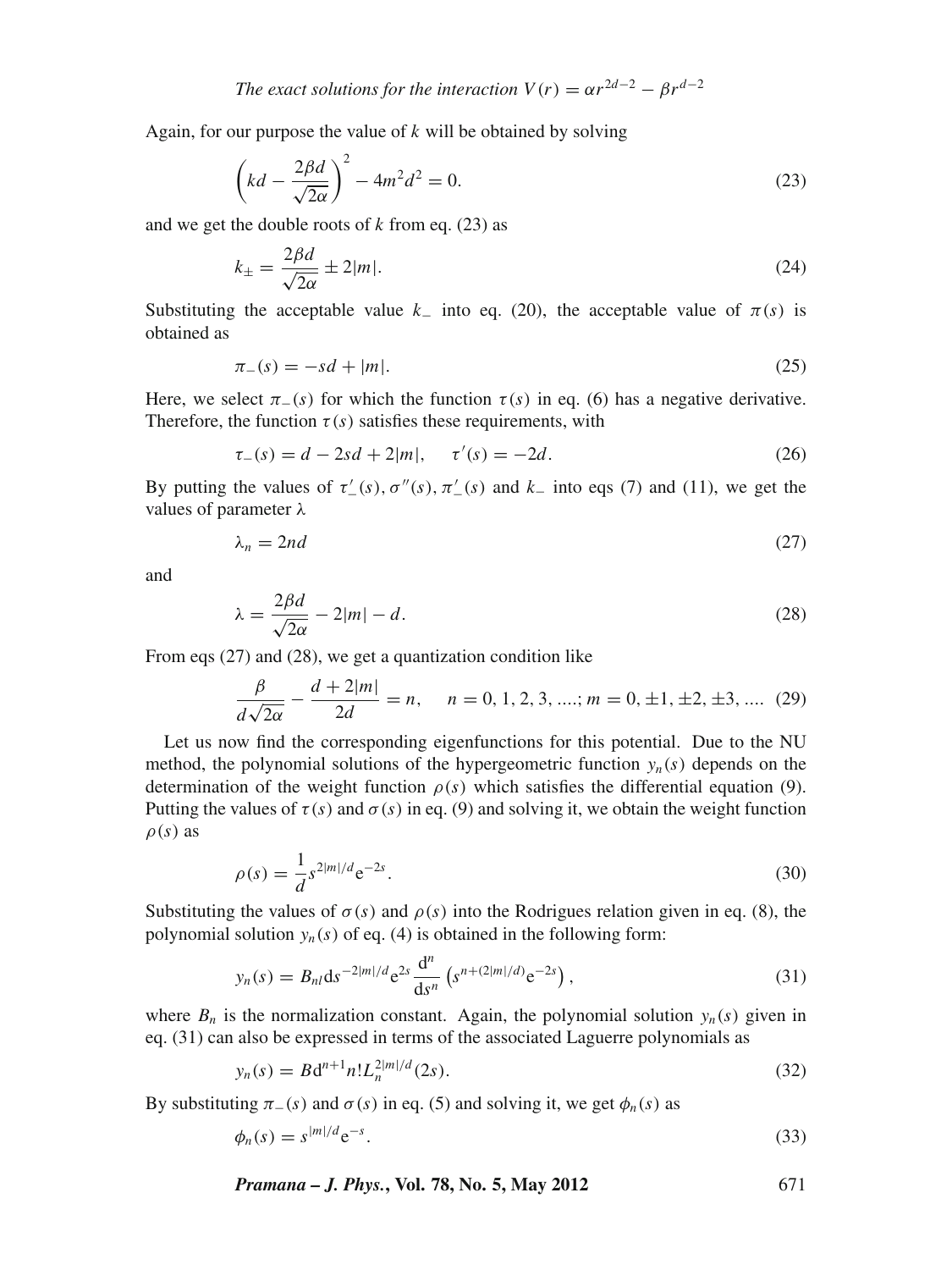Again substituting the values of the polynomial solution  $y_n$  and  $\phi_n(s)$  in eq. (19a), we get the radial solution of eq.(18b) as

$$
R_n(s) = A_n s^{|m|/d} e^{-s} L_n^{2|m|/d}(2s),
$$
\n(34)

where  $A_n$  is the normalization constant. An orthonormalized basis of wave functions for the bound states with energy  $E_{n,m} = 0$  can be obtained by substituting the values of  $R_n(s)$ in eq. (18a) as

$$
|n,m\rangle = \psi_{n,m} = C_{n,m} e^{im\theta} r^{|m|} e^{(-\sqrt{2\alpha}/dr^d)} L_n^{2|m|/d} \left(2\sqrt{\frac{2\alpha}{d}}r^d\right),
$$
 (35)

where  $C_{n,m}$  is the normalization constant. When eq. (29) is satisfied, the degeneracies among the bound states are observed. Taking  $d = d_1/d_2$  with  $d_1$  and  $d_2$  two relatively among the bound states are observed. Taking  $a = a_1/a_2$  with  $a_1$  and  $a_2$  two relatively<br>prime positive integers, eq. (29) can be written in the form  $\beta = (1/d_2)\sqrt{2\alpha}(D + (d_1/2))$ , prime positive integers, eq. (29) can be written in the form  $p = (1/a_2)\sqrt{2\alpha}(D + (a_1/2))$ ,<br>with  $D = d_1((\beta d_2/d_1\sqrt{2\alpha}) - \frac{1}{2})$  taken to be the non-negative integer  $D = nd_1 + |m|d_2$ . It is then easy to conclude that the states  $|n, m\rangle$  and  $|n', m'\rangle$  belong to the same zero-energy eigenspace provided  $(n' - n)d_1 = (m - m')d_2$ . Actually, the states .... $|2n - n'$ ,  $2m$  $m'$ ,  $|n, m \rangle$ ,  $|n', m' \rangle$ ,  $|2n' - n, 2m' - m \rangle$ , .... (if admissible) will then all be degenerate. Restrictions arise from the fact that the quantum numbers *n* and *m* must satisfy  $0 \le n \le$  $D/d_1$ ,  $0 \le |m| \le D/d_2$ . It should be stressed that these accidental degeneracies are local; they appear only for the level  $E = 0$ . In fact, with  $d = d_1/d_2$  fixed, it is seen from hey appear only for the level  $E = 0$ . In fact, with  $a = a_1/a_2$  fixed, it is seen from  $\beta = (1/d_2)\sqrt{2\alpha}(D + (d_1/2))$  that different coupling constants  $\alpha$  and  $\beta$ , hence different potentials, correspond to different values of *D*. In the special cases where  $d = 1$  and 2, we have already noted that one of the coupling constants can be taken to be an energy eigenvalue. In this alternative interpretation, different *D* correspond to different energies and accidental degeneracies are then present for every level. This is of course well known to happen for the Coulomb and harmonic oscillator problems; these are, however, the only cases within the class of potentials considered for which such a reinterpretation is possible and global accidental degeneracy seen.

## 3.1 *The special cases*  $d = 1$  *and* 2

We briefly indicate in this section how the Coulomb and harmonic oscillator problems fit as special cases in our analysis.

3.1.1 *The coulomb potential*  $(d = 1)$ . For  $d = 1$ , the Hamiltonian given in eqs (12) and (13) becomes  $H = H_C + \alpha$  with

$$
H_{\rm C} = -\frac{1}{2} \left( \partial_r^2 + \frac{1}{r} \partial_r + \frac{1}{r^2} \partial_\theta^2 \right) - \frac{\beta}{r}.
$$
 (36)

The equation  $H|\psi\rangle = 0$  is identified as the Schrödinger equation  $H_C|\psi\rangle = E|\psi\rangle$  for a particle moving in a  $\beta/r$  potential in two dimensions [8]. The energy eigenvalue *E* is  $-\alpha$ . The spectrum

$$
E = -\alpha = -\frac{\beta^2}{2\left(n + |m| + \frac{1}{2}\right)^2}
$$
\n(37)

672 *Pramana – J. Phys.***, Vol. 78, No. 5, May 2012**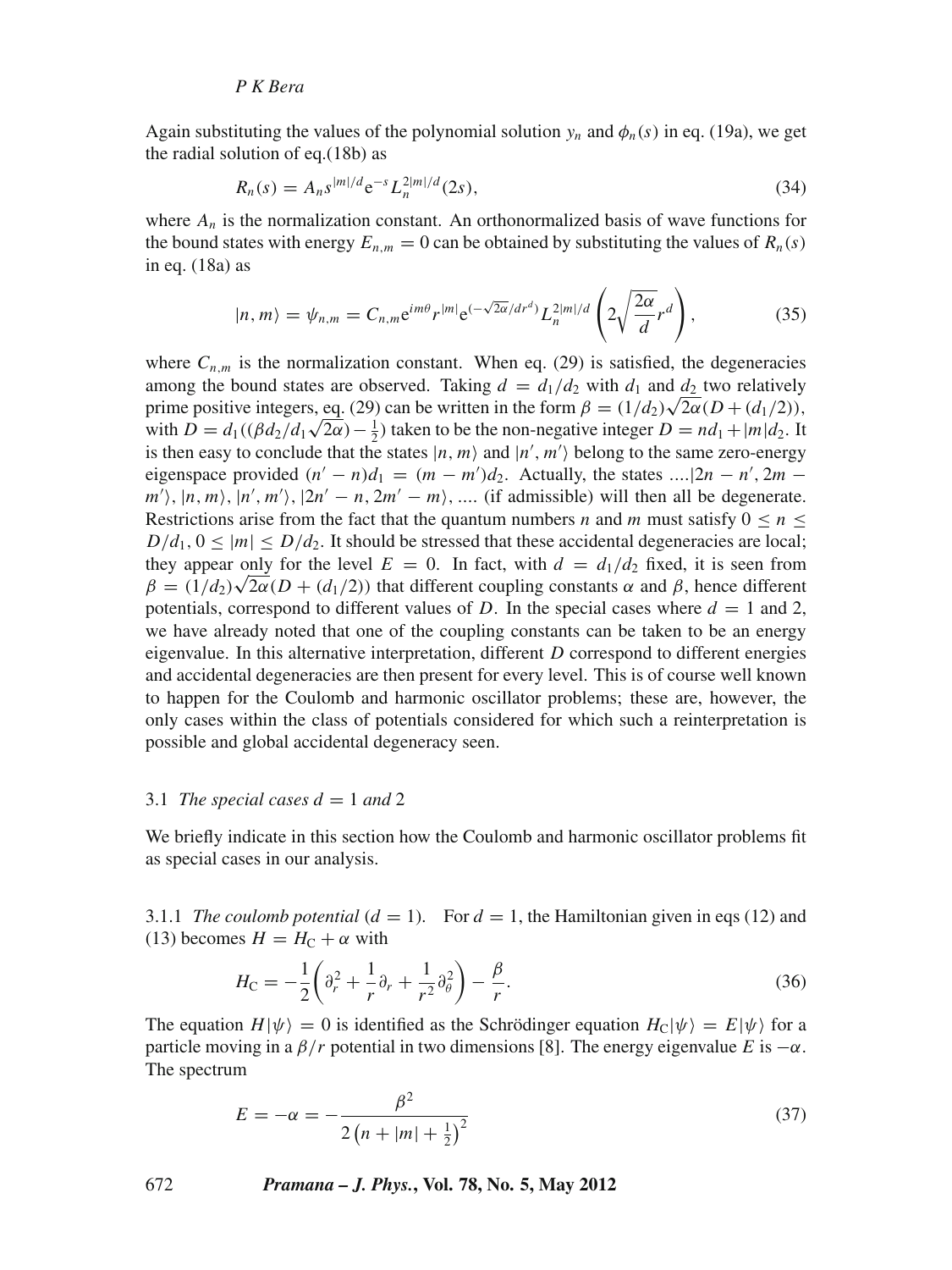*The exact solutions for the interaction*  $V(r) = \alpha r^{2d-2} - \beta r^{d-2}$ 

and the wave function

$$
\psi_{n,m} = C_{n,m} e^{im\theta} r^{|m|} e^{-\sqrt{2\alpha}r} L_n^{2|m|} (2\sqrt{2\alpha}r), \qquad (38)
$$

where the normalization constant

$$
C_{n,m} = (-1)^n \frac{1}{\sqrt{2\pi}} (2\sqrt{2\alpha})^{|m|+1} \sqrt{\frac{\Gamma(n+1)}{(2n+|m|+1)\Gamma(n+2|m|+1)}}.
$$
 (39)

3.1.2 *The harmonic oscillator potential*  $(d = 2)$ *.* For  $d = 2$ , the Hamiltonian given in eqs (12) and (13) becomes  $H = H_{h.o.} - \beta$  with

$$
H_{\rm C} = -\frac{1}{2} \left( \partial_r^2 + \frac{1}{r} \partial_r + \frac{1}{r^2} \partial_\theta^2 \right) + \alpha r^2.
$$
 (40)

In this case, the equation  $H|\psi\rangle = 0$  is identified as the Schrödinger equation  $H_{h.o.}|\psi\rangle =$  $E|\psi\rangle$  for a particle moving in a two-dimensional harmonic well [22]. The energy eigenvalue  $E = \beta$ . The spectrum

$$
E = \beta = \sqrt{2\alpha} \left( n + |m| + \frac{1}{2} \right)^2 \tag{41}
$$

and the wave function

$$
\psi_{n,m} = C_{n,m} e^{im\theta} r^{|m|} e^{-\sqrt{2\alpha}r^2} L_n^{2|m|} (2\sqrt{2\alpha}r^2), \tag{42}
$$

where the normalization constant

$$
C_{n,m} = (-1)^n (2\alpha)^{|m|+1/4} \left(\frac{n!}{\pi (n+|m|)!}\right)^{1/2}.
$$
 (43)

#### **4. Eigenvalues and eigenfunctions in** *N* **dimensions**

In this article, we use NU method to deal with the *N*-dimensional ( $N > 3$ ) Schrödinger equation and obtain the eigenstate and eigenvalue for the potential given in eq. (13). The extension sought by us, although straightforward, is quite instructive because laws of physics in *N* spatial dimensions may often lead to insights concerning laws of physics in lower dimensions [23–25].

Consider the motion of a particle of mass *M* in an *N*-dimensional Euclidian space. The time-independent Schrödinger equation for any integral dimension is given by [23–25]

$$
\left(-\frac{\hbar^2}{2M}\Delta_N^2 + V_N\right)\psi = E\psi.
$$
\n(44)

Here, the wavefunction  $\psi$  belongs to the energy eigenvalue *E* and  $\Delta_N^2$  and  $V_N$  stand for the *N*-dimensional Laplacian and potential respectively. Investigation of physical processes based on eq. (44) is a well-studied problem and many authors proceed by using the standard central potential  $V(r) = \alpha r^{2d-2} - \beta r^{d-2}$  in place of  $V_N$ . Here *r* represents the *N*-dimensional radius  $(\sum_{i}^{N} x_i^2)^{1/2}$ . Going over to a spherical coordinate system with *N* − 1 angular variables and one radial coordinate we can write

$$
\psi = R_{n,l}^{(N)}(r) Y_l^M(\theta_i), \tag{45}
$$

*Pramana – J. Phys.***, Vol. 78, No. 5, May 2012** 673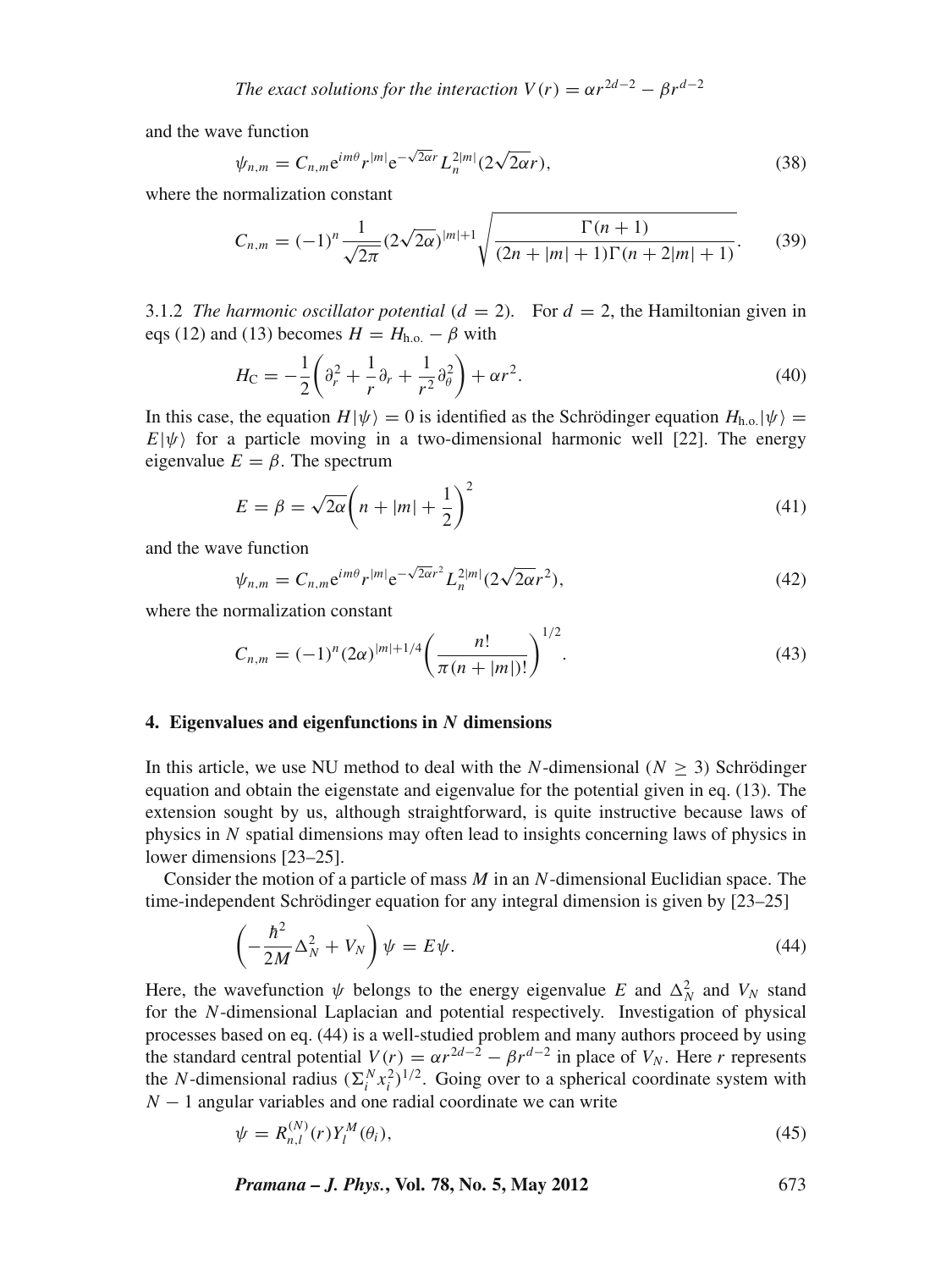where  $Y_l^M(\cdot)$  represents contributions from the hyperspherical harmonics that arise in higher dimensions. The eigenvalues and eigenfunctions for generalized angular momentum operators in *N*-dimensional polar coordinates are determined [26] using results known from the factorization method  $[2]$ . However, from eqs  $(44)$  and  $(45)$  we have *l*th partial-wave radial Schrödinger equation

$$
\left(\frac{d^2}{dr^2} + \frac{N-1}{r}\frac{d}{dr} - \frac{l(l+N-2)}{r^2} - 2V(r)\right)R_{n,l}^{(N)}(r) = 2E_{n,l}^{(N)}R_{n,l}^{(N)}(r).
$$
\n(46)

Here we have used  $\hbar = M = 1$  and the superscript (*N*) on the radial function  $R_{n,l}^{(N)}(r)$ and the energy eigenvalue  $E_{n,l}^{(N)}$  merely stand for the dimensionality of the problem, the subscript  $n$  refers to a quantum number, the interpretation of which depends on the choice of  $V(r)$ .

In order to apply the NU method, we rewrite eq. (46) using a new variable of the form  $s = -\sqrt{(2\alpha/d)}r^d$ , like

$$
\frac{d^2}{ds^2} R_{n,l}^{(N)}(s) + \frac{d+N-2}{sd} \frac{d}{ds} R_{n,l}^{(N)}(s) \n+ \frac{1}{d^2 s^2} \left( \frac{2\beta d}{\sqrt{2\alpha}} s - d^2 s^2 - l(l+N-2) \right) R_{n,l}^{(N)}(s) = 0
$$
\n(47)

which leads to a hypergeometric-type equation. After comparing eq. (47) with eq. (2), we obtain the following definitions as

$$
R_{n,l}^{(N)}(s) = \phi_n(s) y_{n,l}(s),
$$
\n(48a)

$$
\tilde{\tau}(s) = d + N - 2, \quad \sigma(s) = sd, \quad \tilde{\sigma}(s) = \frac{2\beta d}{\sqrt{2\alpha}}s - d^2s^2 - l(l + N - 2).
$$
 (48b)

Substituting these values in eq. (10), we obtain the  $\pi$  function as

$$
\pi(s) = -\frac{N-2}{2} \pm \sqrt{d^2 s^2 + \left(kd - \frac{2\beta d}{\sqrt{2\alpha}}\right)s + \left(l + \frac{N-2}{2}\right)^2}.
$$
 (49)

As before, to find the values of *k*, the discriminant of eq. (49) under the square root has to be zero, so that the expression becomes the square of a polynomial of first degree. For this, we must put

$$
\left(kd - \frac{2\beta d}{\sqrt{2\alpha}}\right)^2 - 4d^2 \left(l + \frac{N-2}{2}\right)^2 = 0.
$$
 (50)

When the required arrangements are done with respect to the constant  $k$ , its double roots are derived as

$$
k_{\pm} = \frac{2\beta}{\sqrt{2\alpha}} \pm 2\left(l + \frac{N-2}{2}\right).
$$
\n(51)

Substituting the acceptable value of  $k_$  into eq. (49), the acceptable value of  $\pi(s)$  is obtained as

$$
\pi_{-}(s) = -\frac{N-2}{2} - \left(\text{ds} - \left(l + \frac{N-2}{2}\right)\right). \tag{52}
$$

674 *Pramana – J. Phys.***, Vol. 78, No. 5, May 2012**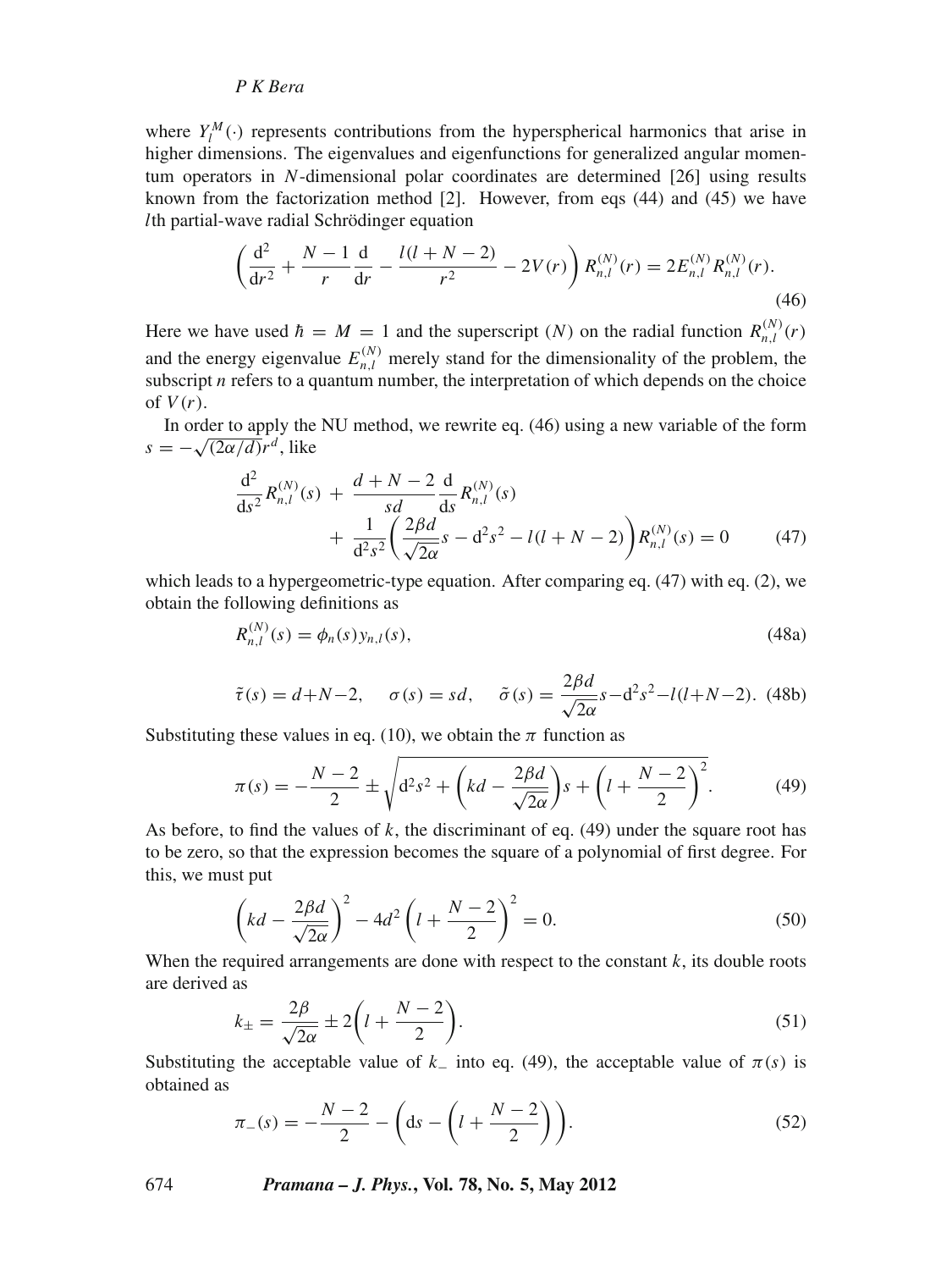Here, we select the polynomial  $\pi_-(s)$  for which the function  $\tau(s)$  in eq. (6) has a negative derivative. Therefore, the function  $\tau(s)$  satisfies these requirements, with

$$
\tau_{-}(s) = d - 2ds + 2\left(l + \frac{N-2}{2}\right), \quad \tau'(s) = -2d. \tag{53}
$$

From eqs (7) and (11), we get

$$
\lambda_n = 2nd \tag{54}
$$

and also

$$
\lambda = \frac{2\beta d}{\sqrt{2\alpha}} - 2\left(l + \frac{N-2}{2}\right) - d. \tag{55}
$$

From eqs (54) and (55), we get a quantization condition

$$
\frac{\beta}{d\sqrt{2\alpha}} - \frac{d + 2\left(l + \frac{N-2}{2}\right)}{2d} = n, \quad n = 0, 1, 2, 3, \dots \tag{56}
$$

Let us now find the corresponding eigenfunctions for this potential. Due to the NU method, the polynomial solutions of the hypergeometric function  $y_n(s)$  depend on the determination of the weight function  $\rho(s)$  which satisfies the differential equation (9). As before, putting the values of  $\tau(s)$  and  $\sigma(s)$  in eq. (9) and solving it, we obtain the weight function ρ(*s*) as

$$
\rho(s) = \frac{1}{d} s^{\frac{2}{d} \left( l + \frac{N-2}{2} \right)} e^{-2s}.
$$
\n(57)

Substituting the values of  $\sigma(s)$  and  $\rho(s)$  into the Rodrigues relation given in eq. (8), the polynomial solution  $y_n(s)$  of eq. (4) is obtained in the following form:

$$
y_n(s) = B_{nl} s^{-\frac{2}{d} \left(l + \frac{N-2}{2}\right)} e^{2s} \frac{d^n}{ds^n} \left( s^{n + \frac{2}{d} \left(l + \frac{N-2}{2}\right)} e^{-2s} \right),\tag{58}
$$

where  $B_n$  is the normalization constant. The polynomial solutions of  $y_n(s)$  in eq. (58) can also be expressed in terms of the associated Laguerre polynomials as

$$
y_n(s) = B_n d^{n+1} n! L_n^{\frac{2}{d} \left(1 + \frac{N-2}{2}\right)}(2s).
$$
 (59)

By substituting  $\pi_-(s)$  and  $\sigma(s)$  in eq. (5) and solving it, we obtain  $\phi_n(s)$  as

$$
\phi_n(s) = s^{l/d} e^{-s}.\tag{60}
$$

Putting the values of  $y_n(s)$  and  $\phi_n(s)$  in eq. (48a), we get radial wave functions as

$$
R_{n,l}^{(N)}(s) = A_n s^{l/d} e^{-s} L_n^{\frac{2}{d} \left(1 + \frac{N-2}{2}\right)}(2s), \tag{61}
$$

where  $A_n$  is the normalization constant. Taking as before  $d = d_1/d_2$  with  $d_1$  and  $d_2$  two relatively prime positive integers and  $\mathcal{L} = l + (N - 2/2)$ , condition (54) can be written relatively prime positive integers and  $L = l + (N - 2/2)$ , condition (54) can be written<br>in the form  $\beta = (1/d_2)\sqrt{2\alpha}(D + (d_1/2))$ , with  $D = d_1((\beta d_2/d_1\sqrt{2\alpha}) - \frac{1}{2})$  taken to be the non-negative integer  $D = nd_1 + \mathcal{L}d_2$ . Here, the states  $|n, \mathcal{L}\rangle$  and  $|n', \mathcal{L}'\rangle$  belong to the same zero-energy eigenspace provided  $(n' - n)d_1 = (\mathcal{L} - \mathcal{L}')d_2$ . Actually, the states ....|2*n* − *n'*, 2*£* − *£'*), |*n*, *£*), |*n'*, *£'*), |2*n'* − *n*, 2*£'* − *£*), ....(if admissible) will then all be degenerate. Restrictions arise from the fact that the quantum number  $n$  and  $\mathcal L$  must satisfy  $0 \le n \le D/d_1$ ,  $0 \le L \le D/d_2$ . It should be stressed that these accidental degeneracies are local and appear only for the level  $E = 0$ .

*Pramana – J. Phys.***, Vol. 78, No. 5, May 2012** 675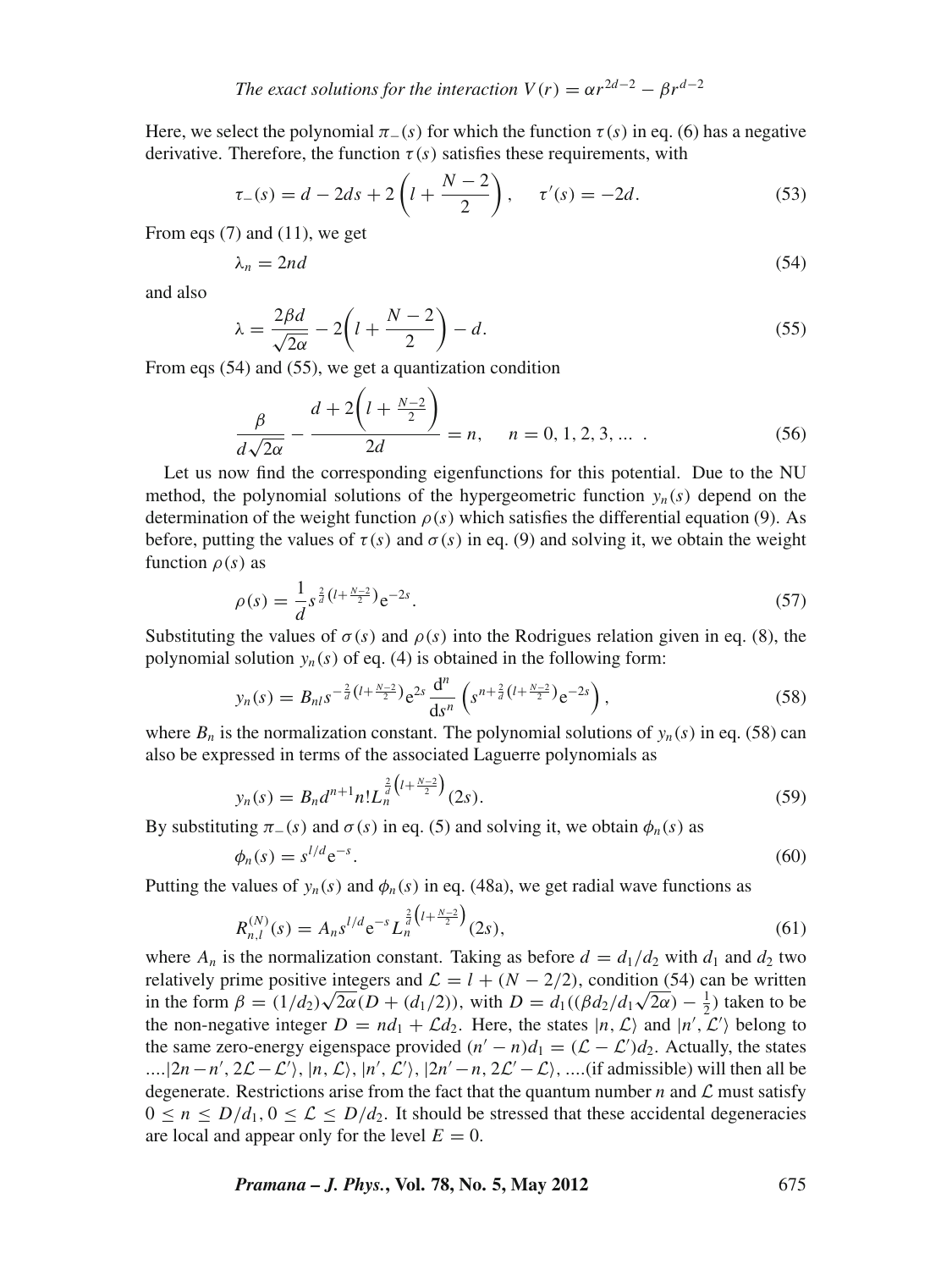#### 4.1 *The Coulomb potential*  $(d = 1)$

For  $d = 1$ , the Hamiltonian given in eq. (1) becomes  $H = H_C + \alpha$  with the Schrödinger equation  $H_C|\psi\rangle = E|\psi\rangle$  for a particle moving in a  $\beta/r$  potential in *N* dimensions [27,28]. The energy eigenvalue *E* is  $-\alpha$ . The spectrum

$$
E = -\alpha = -\frac{\beta^2}{2\left(n + l + \frac{N-1}{2}\right)^2}
$$
\n(62)

and the wave function

$$
R_{n,l}^{(3)}(r) = C_{n,m}r^{l}e^{-\sqrt{2\alpha}r}L_n^{2(l+\frac{N-2}{2})}(2\sqrt{2\alpha}r),
$$
\n(63)

where  $C_{n,m}$  is the normalization constant.

#### 4.2 *The harmonic oscillator potential*  $(d = 2)$

For  $d = 2$ , the Hamiltonian given in eq. (1) becomes  $H = H_{h.o.} - \beta$  with the Schrödinger equation  $H_{h.o.}|\psi\rangle = E|\psi\rangle$  for a particle moving in an *N*-dimensional harmonic well. The energy eigenvalue  $E = \beta$ . The spectrum

$$
E = \beta = \sqrt{2\alpha} \left( 2n + l + \frac{N}{2} \right) \tag{64}
$$

and the radial wave function [28,29]

$$
R_{n,l}^{(3)}(r) = \left(\frac{2n!}{\Gamma(n+l+N/2)}\right)^{1/2} r^l e^{-\sqrt{2\alpha}r^2} L_n^{(l+\frac{N-2}{2})} \left(2\sqrt{2\alpha}r^2\right). \tag{65}
$$

## **5. Conclusion**

We have been concerned with the Hamiltonians

$$
H = \frac{1}{2m}P^2 + \alpha r^{2d-2} - \beta r^{d-2}, \quad \alpha, \beta > 0.
$$

We have calculated the eigenvalues and eigenfunctions by NU method in two and *N* dimensions for the above Hamiltonians at  $E = 0$  eigenstate and also obtained the results of the harmonic oscillator and Coulomb problem. The extension sought by us, although straightforward, is quite instructive because laws of physics in *N* spatial dimensions may often lead to insights concerning laws of physics in lower dimensions [23,24]. For example, Goodson *et al* [27] used the 1/*N* perturbation theory to calculate highly accurate energy eigenvalues for the ground and doubly excited states of He. The effect of electron correlation was included through dimensional scaling of the Scrhödinger equation. Energy was expanded in the parameter  $\delta = 1/N$ , *N* being treated as a continuous variable conversing to the physical situation  $\delta = 1/3$ . Thus, adaptation of the method described in ref. [28] for the *N*-dimensional Schrödinger equation is of considerable interest. Further, we note that a similar study is mathematically complicated [29] even for a method